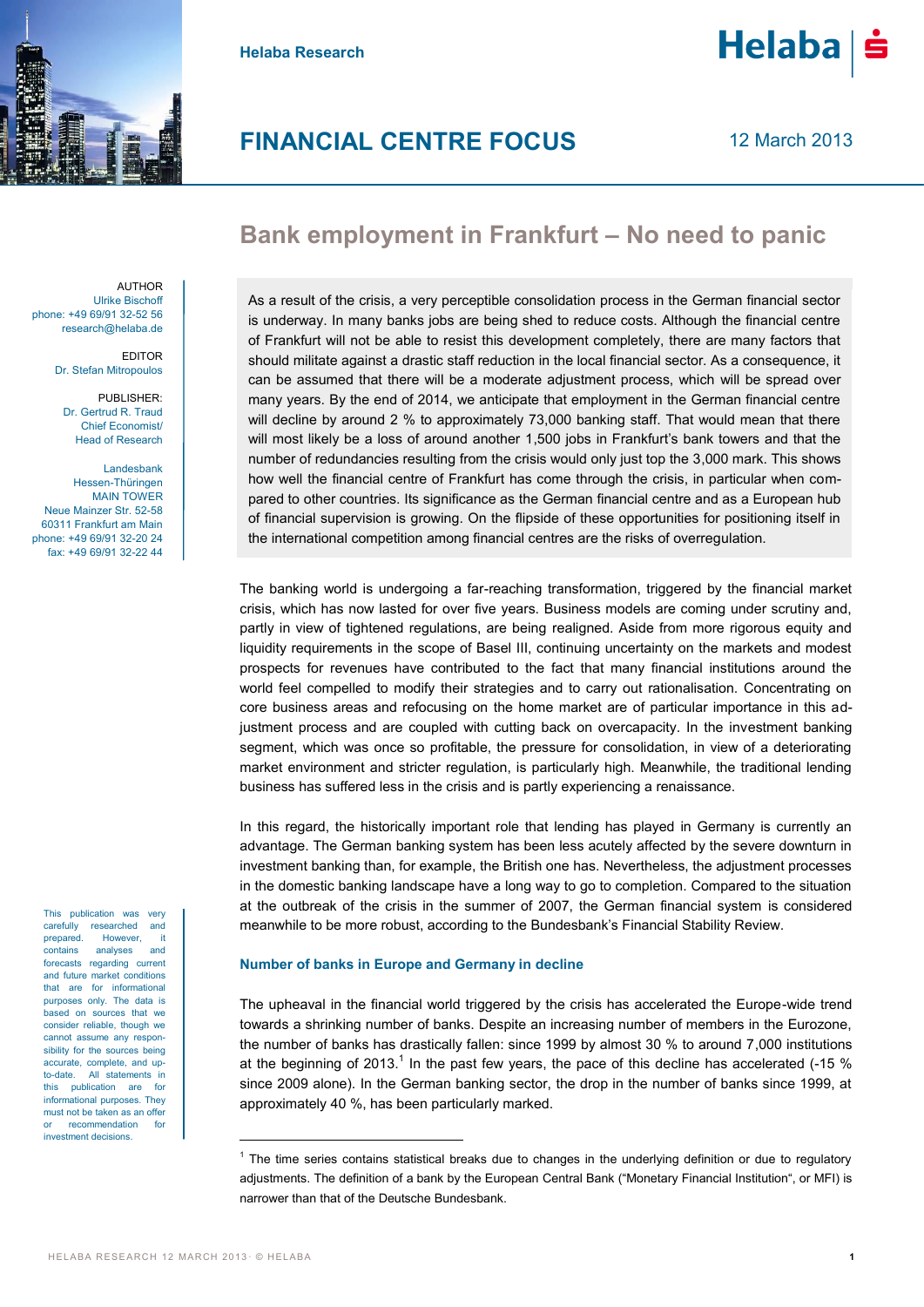# Number of banks according to type of institution Number of banks according to type of institution









Of the approximately 2,000 banks in Germany, about half are credit cooperatives (mutual banks). Savings banks and commercial banks make up a respective 20 % of the total. Numerous mergers, notably in the savings bank and mutual bank sector, are responsible for the long-term consolidation process in the German banking industry. These changes in Germany's banking scene also manifest themselves in the number of bank branches, which has seen a steady fall since the beginning of the 1990s down to a current total of under 38,000 (1995: around 68,000). This number still seems rather high in comparison with the 21,000 pharmacies and nearly 15,000 petrol stations across Germany.

## Branch network being thinned out more and more



Sources: Deutsche Bundesbank, Helaba Research; \* including Postbank

More and more of the smaller branches in many localities, which are often only used by a dwindling number of customers, are being closed down for reasons of profitability. The widespread use of the internet to access banking services is a major factor that has contributed to streamlining the branch network in Germany. The significance of online banking is growing as a result of customers having more technical affinity and flexibility in changing banks or in having accounts at different banks. The intense competition in retail banking, which is also growing between banks that do not have their own branch network and even with providers from outside the industry (e.g. online payment systems of internet companies) is pushing the digitalisation of banking services. Thus, the trend towards a declining number of branches in Germany will continue, albeit that branches, with their role in offering a personal advisory service, will continue to remain indispensible in the future.

#### **Frankfurt remains an attractive location for domestic and foreign banks**

Frankfurt: moderate consolidation in number of banks The Europe-wide and Germany-wide consolidation process of recent years has not been visible in the financial centre of Frankfurt. Before the onset of the global financial crisis, more and more new institutions moved to the Main and their number consistently grew. In terms of its number of banks, the German centre of finance stood firm in the face of the emerging global storm and is still an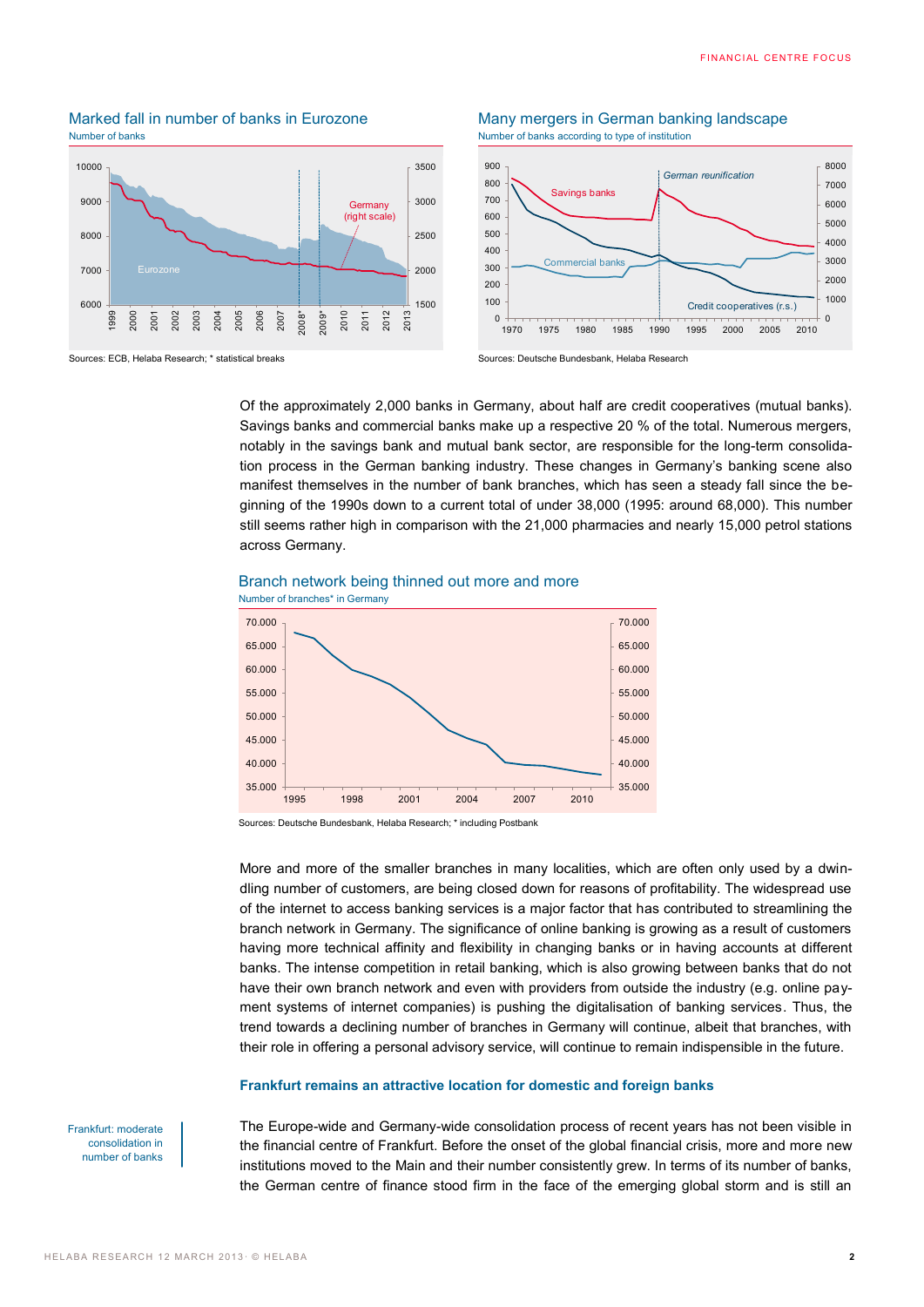attractive location for various players, both domestic and foreign. Although from the end of 2008 up to the end of 2011 the number of banks with a head office in Frankfurt fell by 14 to 215, in light of the worldwide turbulence it is only a moderate decline, however, which is even smaller in percentage terms than after the bursting of the dotcom bubble at the start of the millennium. In spite of the on-going consolidation process in the financial sector, the number of banks in Frankfurt increased in 2012 once again and had reached 221 by the end of the year, representing a decrease of only eight banks since before the worldwide crisis.



## Number of banks in financial centre of Frankfurt on the increase already Number of banks in Frankfurt (totals at year end)

Sources: Deutsche Bundesbank, Helaba Research; \* Head Offices & Representative Offices of foreign banks

Good location for business, in other countries as well

Many international players have got the German market in their sights and support cross-border trade finance in their home country, for which having a local presence is particularly beneficial. Furthermore, many foreign banks are looking to fill a niche in a highly competitive market by e.g. offering tailor-made financial products to compatriots and companies from their countries located in Germany. What is more, thanks to its central location within Europe and its outstanding infrastructure, the German financial hub plays a fundamentally important role for business activities far beyond the limits of national borders. This role of Frankfurt as a hub is a vital asset in competition with other centres. For banks from other continents, the Main metropolis is a perfectly suited location from which to conduct all their business activities across the whole of continental Europe.

Strong presence of foreign banks The refocusing of foreign banks due to the crisis, resulting from adjustments to capacities and a redefinition of business models, has naturally left its mark on the Frankfurt financial centre, too. However, with the latest total of head offices and representative offices of foreign institutions from around 40 different countries standing at 194, Frankfurt continues to boast an impressive number of international players – hardly any fewer than at its peak (around 200 foreign banks). Despite the cautious approach of internationally active banks around the world, even foreign institutions set up new operating branches in Frankfurt last year, which reflects a long-term, strategic decision (end of year total: 156 foreign head offices). This development was accompanied by a slight fall in the number of representative offices (most recently 38). Frankfurt remains an important financial centre with potential for business and numerous qualities as a location, embedded in the renowned largest economy in Europe.

## **Frankfurt clearly leading the pack in the German financial sector**

The concentration of the German banking sector in its core on the Main is one factor that has contributed to the number of banks in Frankfurt having grown for years, bucking the trend across Germany and Europe, as well as to the moderate nature of the consolidation process. Before they make radical adjustments in the German financial centre, banks often first make cuts in other locations or bundle operations into the headquarters, which in many cases are on the Main.

The contrast with other domestic financial centres demonstrates the focus on Frankfurt: as a banking location, the Main metropolis does not really have any serious rivals in Germany. A wide range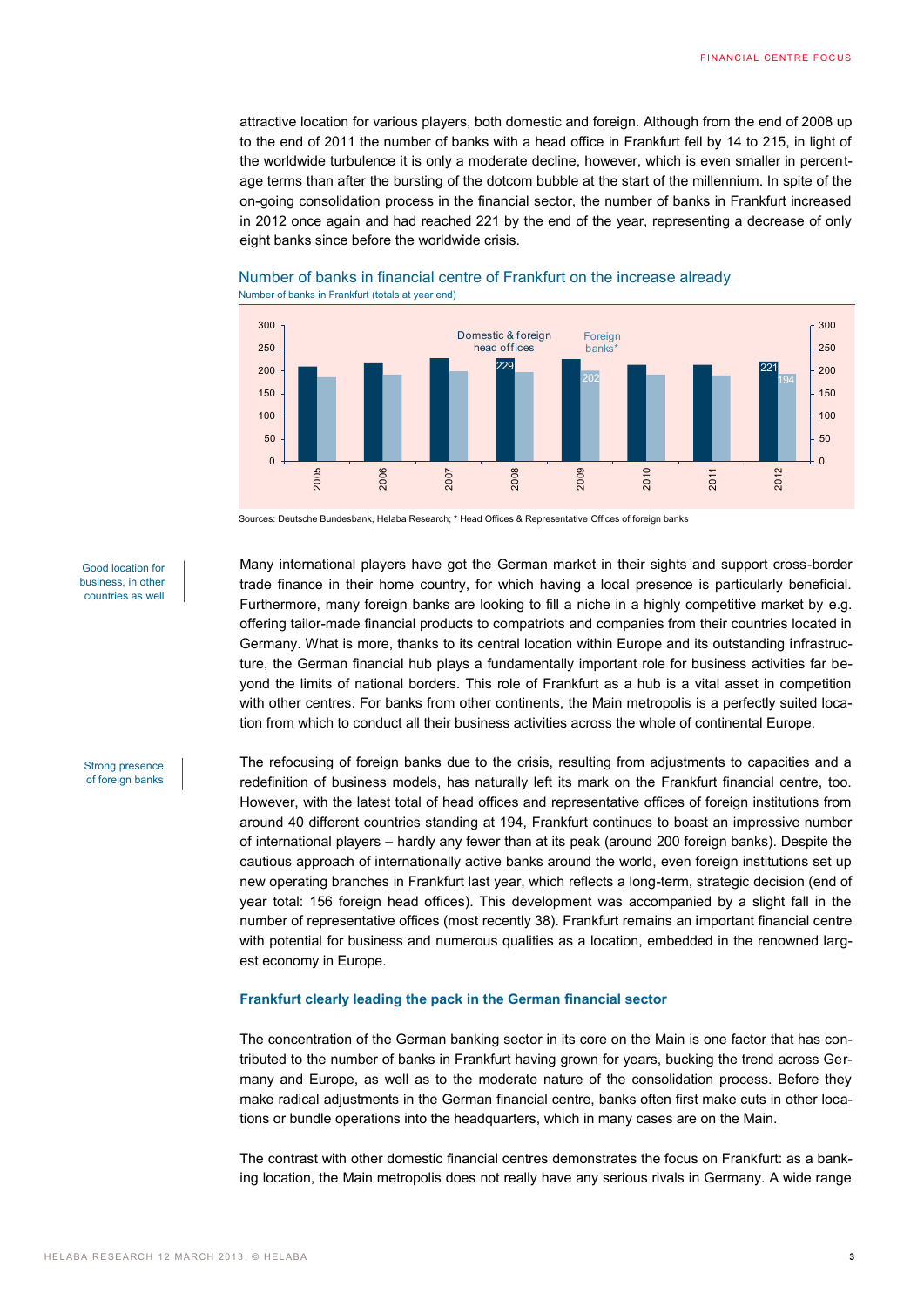#### Frankfurt the clear frontrunner in number of banks

of indicators shows that Frankfurt is the undisputed frontrunner in the German financial sector. For example, in terms of the number of banks, Frankfurt is clearly in pole position. Munich and Hamburg, with 60 and around 50 banks respectively at the end of 2011, are a long way behind. Berlin, Dusseldorf and the Cologne/Bonn region counted approximately 30 banks each, Stuttgart around 20. Apart from these, many other credit institutions were distributed across all of Germany.

Number of banks in German cities at end of 2011 Number of banks of the top 100 or top 10 by city at end of 2011



Frankfurt the undisputed number 1 … … with Munich and Dusseldorf following far behind



Sources: Deutsche Bundesbank, Helaba Research Sources: Die Bank, Helaba Research

The distribution of the largest banks in Germany across individual cities in terms of their balance sheet totals confirms the pre-eminence of Frankfurt, but also shows another ranking of regional locations: at the end of 2011, fourteen of the top 100 and four of the top 10 banks were headquartered on the Main. Dusseldorf ranked in second place among the top 100 at that time, Munich in third place and Berlin in fourth (ten, eight and six headquarters, respectively). Cologne/Bonn and Stuttgart both counted four of the largest head offices, Hamburg three. Of the top 10 banks, two had chosen Munich for their head office, Cologne/Bonn and Stuttgart both counted one each.





Sources: German Federal Employment Agency, Helaba Research; \* Federal Employment Agency districts, \*\* Federal state

Sources: German Federal Employment Agency, Helaba Research; \* Federal Employment Agency districts, \*\* Federal state

Frankfurt leads in terms of number of banks as well as bank employees. With almost 74,400 workers in the banking sector, it accounted for close to 11 % of the 685,000 total bank staff in Germany in the middle of 2012. This was followed by Munich and Hamburg, with a share of roughly 6 % and 4 %, respectively; Berlin, Dusseldorf, Cologne/Bonn and Stuttgart took 3 % each. The lion's share of staff in the banking industry is distributed among various smaller towns and localities.

## **Bank employment in Frankfurt robust over recent years**

Consolidation due to the crisis has been noticeable in Germany. Many banks are reducing staff to cut costs. But what has been the impact on the financial centre of Frankfurt in particular?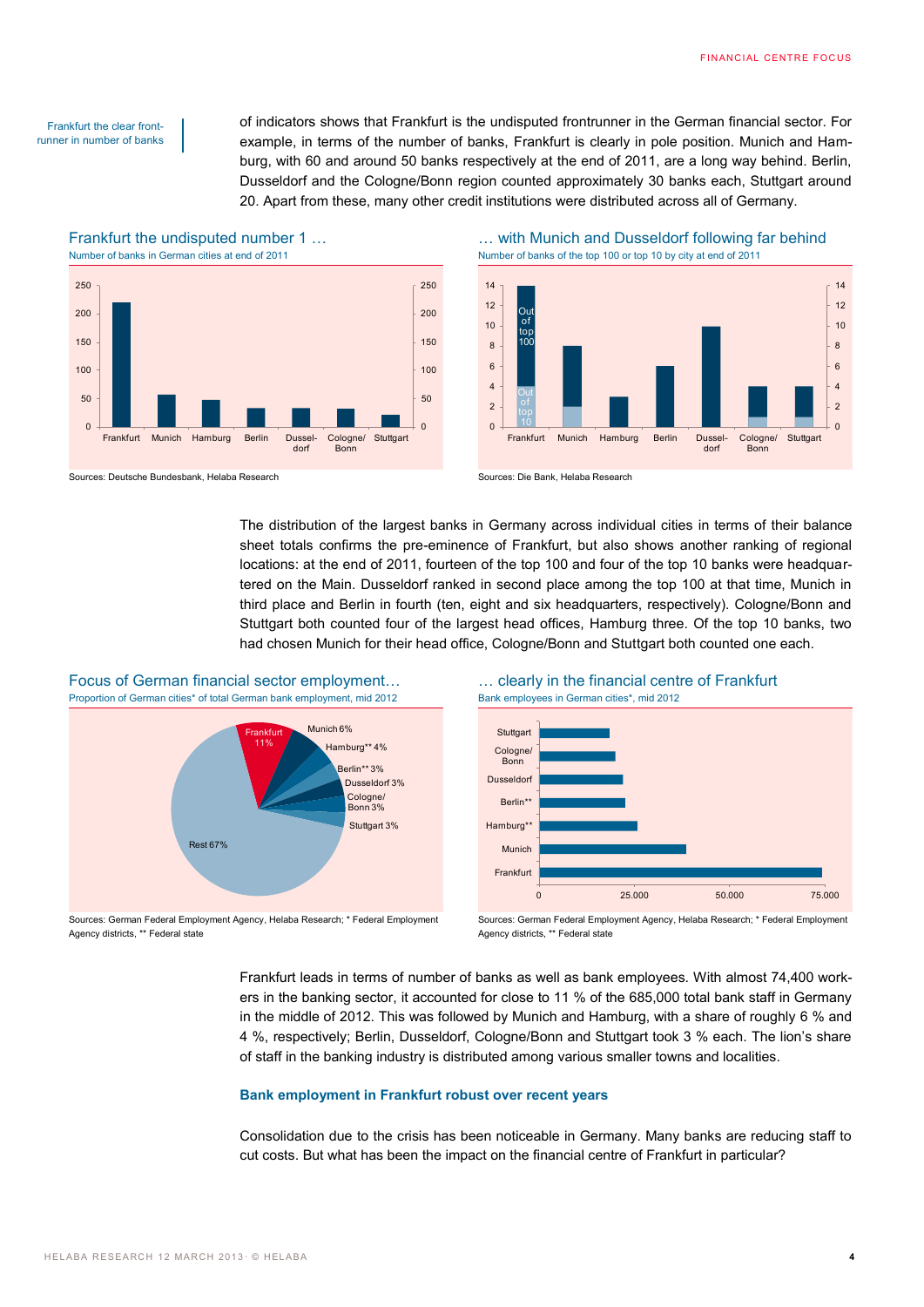## Frankfurt banks bucking the German trend Bank employment increasingly focused on Frankfurt Employees subject to social security contributions, 2000 = 100 Number



Sources: Deutsche Bundesbank, Helaba Research Sources: Deutsche Bundesbank, Helaba Research



1998 1999 2000 2001 2002 2003 2004 2005 2006 2007 2008 2009 2010 2011 2012

Only 2 % fewer employees than before the crisis

Employment in the Frankfurt financial centre has been subject to a different development than that in Germany as a whole: instead of the downward nationwide trend seen in recent years, employment in the banking sector in the German financial centre has reacted rather more cyclically in nature. Whilst it has suffered a constant year-on-year decline amounting to 13 % since the bursting of the dotcom bubble at the beginning of the millennium across all of Germany (-98,000 jobs since the peak of 2000/2001), in Frankfurt it is around 8 % lower today (-6,500 jobs). In contrast to the rest of Germany, Frankfurt's banks hired more workers between 2006 and 2008 – a growth of 5 % to about 76,000. With the outbreak of the global financial crisis this trend was reversed and banking sector employment on the Main had fallen by nearly the same amount, to 72,500 by the middle of 2010. But then there was yet another turnaround: by the autumn of 2011, virtually 2,000 new jobs had been created in Frankfurt's bank towers. Since then, employment in local banks has oscillated between around 74,400 to 74,500 staff. Thus, in the final analysis, Frankfurt has so far only lost 2 % of its employees in the banking sector as a consequence of the global financial market crisis (most recently around 1,600 fewer jobs than at the end of 2008). The reason for this could very well be that, in times of crisis, jobs are pooled in the head offices on the Main.

## Bank employment in German Federal employment agency districts,

September 2008 = 100



Increased centralisation during the crisis

Turnaround in Frankfurt and Munich, too Significant job cuts in Cologne/Bonn and Stuttgart Bank employment in German Federal employment agency districts, September 2008 = 100



Sources: German Federal Employment Agency, Helaba Research Sources: German Federal Employment Agency, Helaba Research; \* Federal state

Banks in other locations in Germany have continuously and noticeably cut back their staff in recent years, with the result that Frankfurt's share of the total employment in the banking industry has almost reached the 11 % mark – an all-time high. Hence, the concentration of banking employment in the financial centre of Frankfurt has continued to grow during the crisis. The only places where there has been a similar development as in Frankfurt were in Munich and Berlin and it just about swung into positive territory there in the course of 2011; Hamburg saw a sideways movement. In the other larger cities, there was a trend towards shrinking employment in the banking sector from the end of 2008 until the middle of 2012. Job cuts were particularly acute in the regions of Cologne/Bonn and Stuttgart (-9 % and -7 %, respectively). In all large cities together (without Frank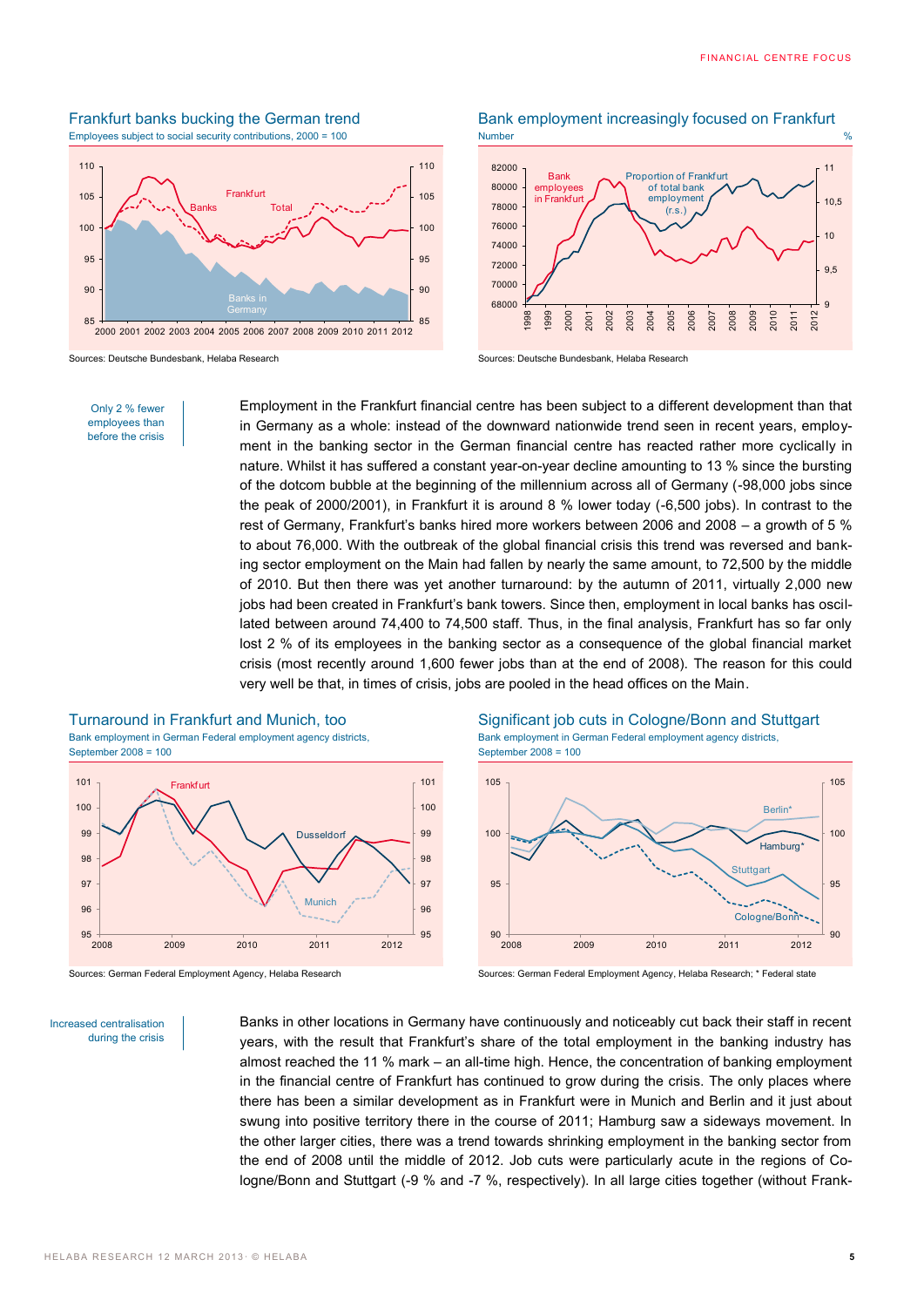furt), around 6,300 or 4 % of jobs in banks were lost up to the summer of 2012. In addition, banks have reviewed their branch concepts and diluted their staff capacities across Germany as a whole. This has led to an increasing concentration of bank employment in the German financial centre. In this way, the focus is being shifted more and more to Frankfurt – its significance as the German banking centre is growing, especially in these difficult times.

#### **Employment correction more moderate than in London**

Uncertainty stokes fears of job cuts

Sentiment indicators signal decline in banking sector employment In view of the most recent horror stories about redundancies in the global financial sector, a feeling of disillusionment and job insecurity has spread among Frankfurt's bankers, too. This uncertainty is reflected by the financial media. It is not uncommon for large numbers of job losses in banks to be communicated without often specifying the timing of these cuts and the ways in which they would affect different locations. Many of these new stories also relate to institutions that are located in Frankfurt and, overall, this suggests that there will be a reduction in employment in the German financial centre.

The survey-based IHK (Chamber of Industry and Commerce) Employment Indicator for Frankfurt banks which, when taking a slight lead factor into consideration, has hitherto displayed a strong correlation with actual bank employment in the Main metropolis, also points to this conclusion. In the most recent survey at the beginning of this year, two thirds of the participating Frankfurt banks stated their assumption that domestic employment would remain steady in the coming months. Around one third of surveyed banks indicated that they plan to make redundancies. In addition to this, there were even some banks that wanted to hire new employees (in the meantime, however, less than 5 %). Therefore, the overall indicator for the personnel planning of Frankfurt's banks extrapolated from these results has fallen further into negative territory.



Sources: IHK, Deutsche Bundesbank, Helaba Research Sources: CFS, Helaba Research Sources: CFS, Helaba Research



The Financial Centre Indicator of the Center for Financial Studies (CFS) in Frankfurt has, in the last few years, shown a sideways tendency in terms of employment development in banks, hovering around the 100 index point mark, which indicates unchanged employment levels. However, recently this sentiment indicator has dropped dramatically. Banks' assessment of the job situation in the final quarter of 2012 as well as employment expectations for the first quarter of 2013 were considerably worse. In the case of the CFS indicator it is important to note that, despite the focus being on the Main metropolis, those surveyed are partly from other locations in Germany (approximately 80 % are banks in Frankfurt). Both surveys, from the IHK and CFS, underpin the prospect of a job correction; but they are more like a good snapshot of the sentiment in the banking centre rather than an early indicator of what will happen a long time in the future.

#### Redundancies in banks cushioned

The question as to how badly Frankfurt in particular will be affected by the downsizing depends on a number of different factors. Even Frankfurt will most probably not be able to completely escape the noticeable pressures resulting from the crisis. On the other hand, however, there are some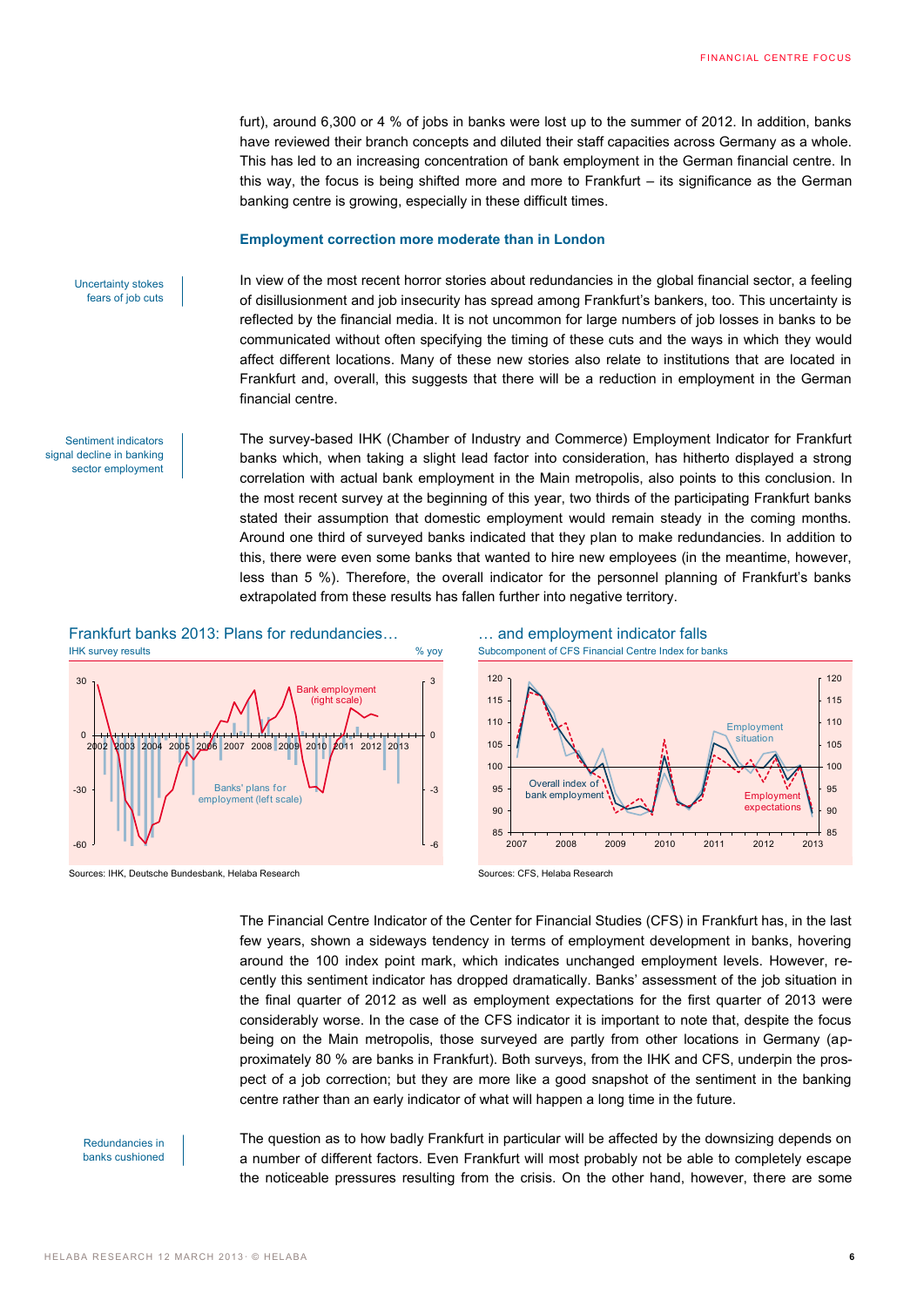factors that may ease the burden for the job market in Frankfurt's financial sector: consolidation will continue to be accompanied by an increased focus on the leading German financial centre. Consequently, the fall in banking sector employment in Frankfurt may ultimately end up being smaller than in the rest of Germany. Moreover, in the local head offices there is currently a greater need for highly qualified specialists due to increasingly tighter regulations, for example in risk management. In reaction to the stronger and more demanding regulatory framework, many banks are looking for qualified experts. However, there are additional costs for the banks associated with these new staff and they will not have any immediate impact on revenues.

#### Significant demand for staff at central bank

Simultaneously, Frankfurt is going to be sharpening its profile as a European centre for supervision in the spring of 2014 – with positive effects in the long term. Apart from enhancing its image on an international level, the creation of a unified banking supervisory authority under the umbrella of the European Central Bank (ECB) will also mean the recruitment of further staff. At the moment, there are still heated discussions about how central European and national banking supervision will be allocated, so that it is hard to estimate what the exact personnel requirement in Frankfurt will be in the end. At the beginning, though, it can be assumed that many hundreds of new staff will be recruited, in a similar way to when the central bank began its work at the end of the 90s with around 500 employees in Frankfurt. As the years go by, it is likely that the workforce will be further increased, as the history of the ECB and other EU institutions suggests. There is even talk about more than doubling the current staff numbers of 1,600 in the long term. With the significance of the ECB growing steadily, the motivation for commercial banks to have an office nearby will similarly increase. Therefore, the range of jobs in the local financial sector, which already offers broad opportunities with a variety of diverse and important players anyway, will expand, thereby contributing to stabilising the total number of employees.

ECB grows constantly, now clearly due to new role Employment dynamics lessened – upturn in 2013 Number of employees in Frankfurt  $\%$  yoy  $\%$  yoy  $\%$  yoy  $\%$  yoy  $\%$  yoy  $\%$  yoy  $\%$ 





Sources: ECB, Helaba Research Sources: Macrobond, Helaba Research; \* Gross domestic product

Besides this, Frankfurt's limited involvement in investment banking, which has come under massive pressure and is now significantly decimated, will be a boon to the city. The shrinking of this business unit mainly affects banks' London offices, even at German banks. On the other hand, Frankfurt's banks, with their traditionally important lending operations in Germany, have still got plenty to do. This is not least due to the fact that the German economy has continued to see above-average growth rates (growth forecast 2013: around 1 %, in contrast to stagnation in the Eurozone). For this reason, the labour market in the whole of Germany should gain traction if the economy picks up over the course of the year. The German financial centre, embedded in a key international economy, is able to benefit significantly from a comparatively good economic environment, the high competitiveness of German companies and the resulting business opportunities which they open up.

#### Adjustment process over many years

All of this will mitigate the downsizing as a result of consolidation in the financial centre of Frankfurt and the cost cutting measures announced recently by many banks testify to the fact that it is imminent. However, this is related to adjustment processes that have been going on for many years, for